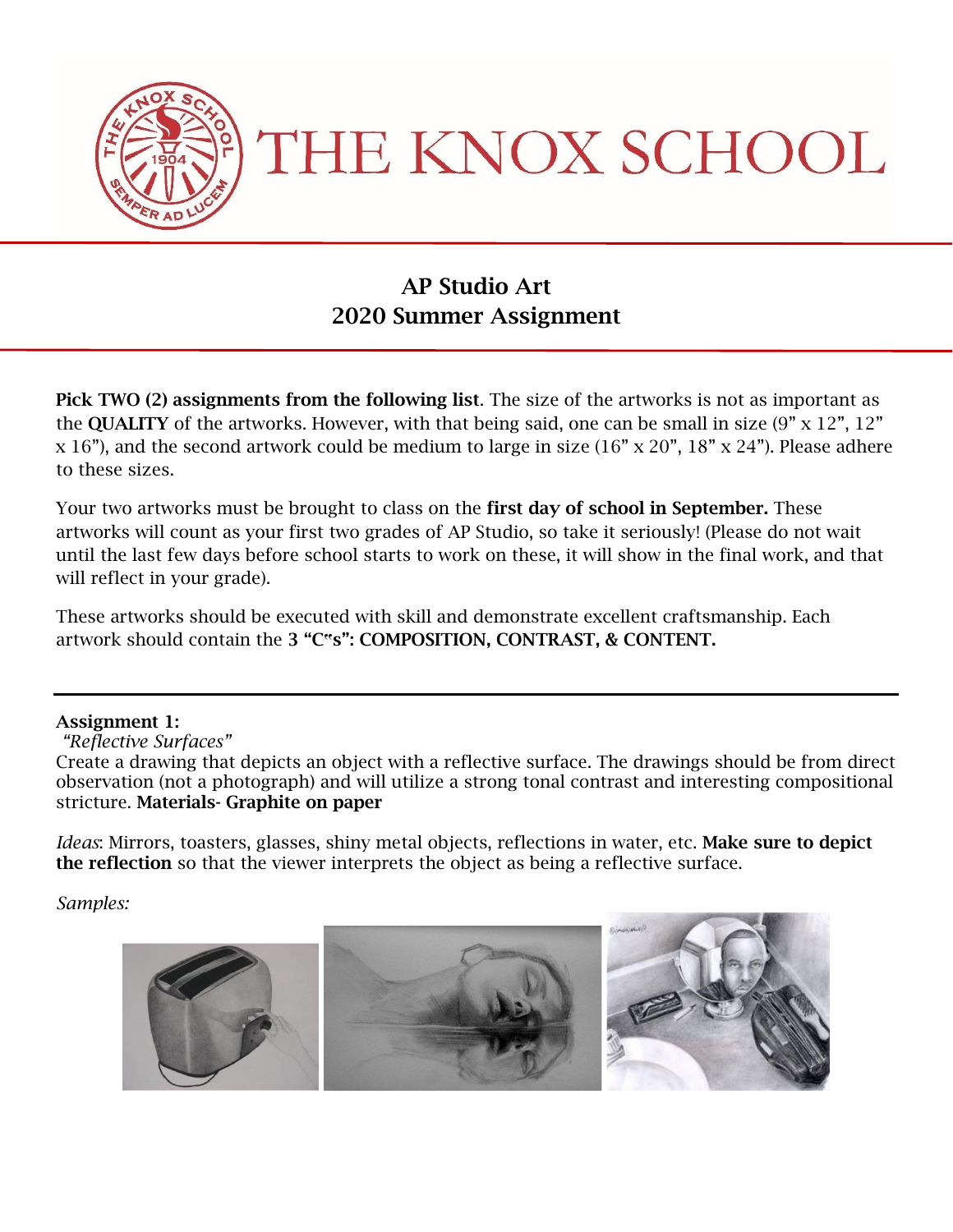### Assignment #2

## *"Three Eggs"*

Place three eggs on a towel or cloth, to create an interesting composition and draw it in pencil. Pay attention to the smoothness of the eggs against the rough quality of the material. Concentrate on the forms of the eggs and uses strong values. Use graphite.

*Samples:*



### Assignment #3

*"Mechanical or Tool Composition"*

Do a detailed drawing of a mechanical object or tool in pencil or colored pencil. Some ideas include bicycle, hammer, screwdriver, scissors, saw, etc. Crop it down using a view-finder so that part of it will go off the paper. Use graphite or colored pencil, or both together.

*Samples:*



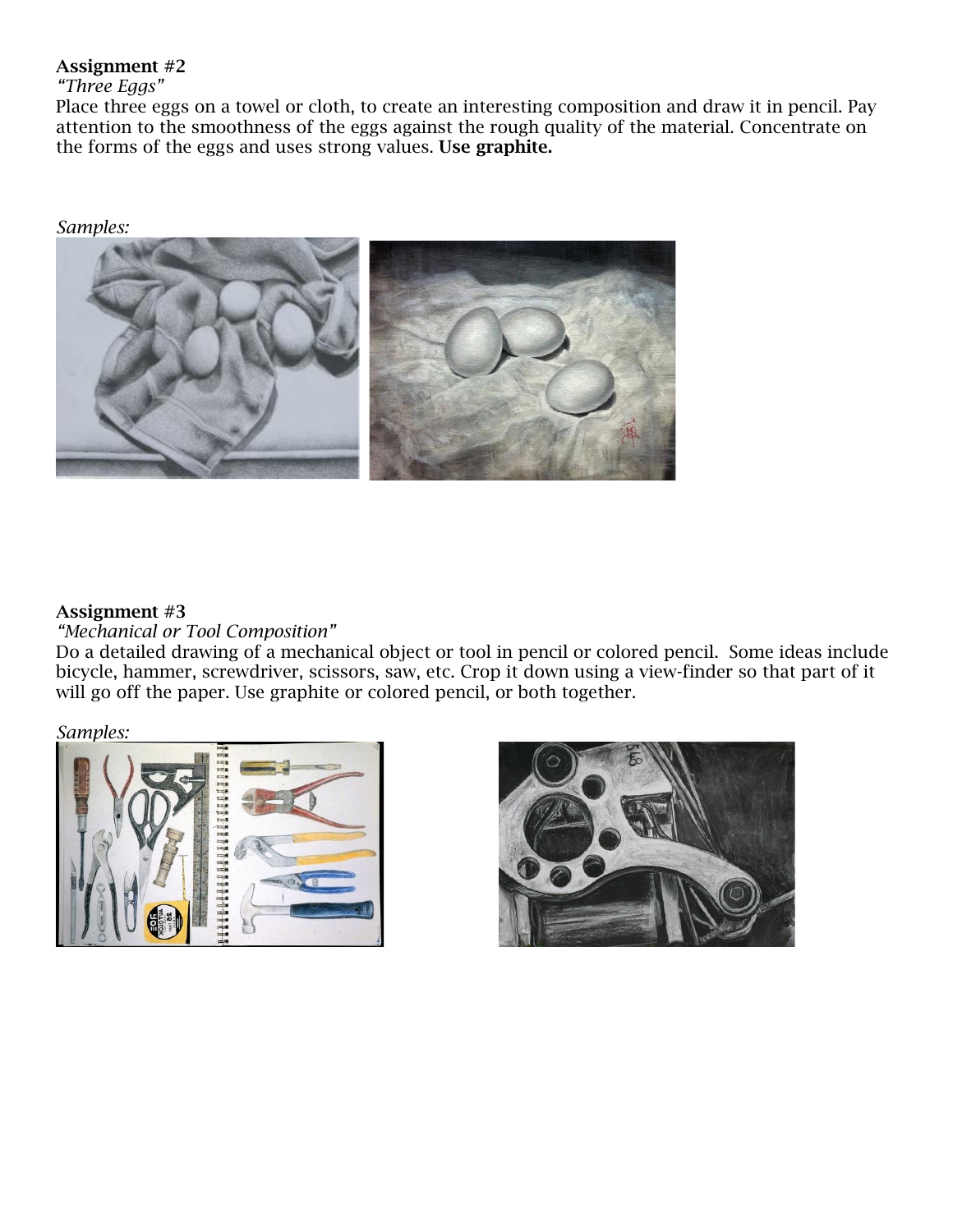### Assignment #4

# *"Collage Based on a Song"*

Select a song that you like that has interesting lyrics that you feel like you could interpret visually. Look through magazines for images. Cut carefully and play with your arrangement before final gluing.

*Samples:*



### Assignment #5

#### *"Digital Self-Portrait"*

Take a series of digital photos of yourself. Try to create unique compositions from different angles such as looking up or down, etc. Compose the series in a grid or an elongated rectangle or cut up and collage together. Get creative on how to put these together.

Samples:

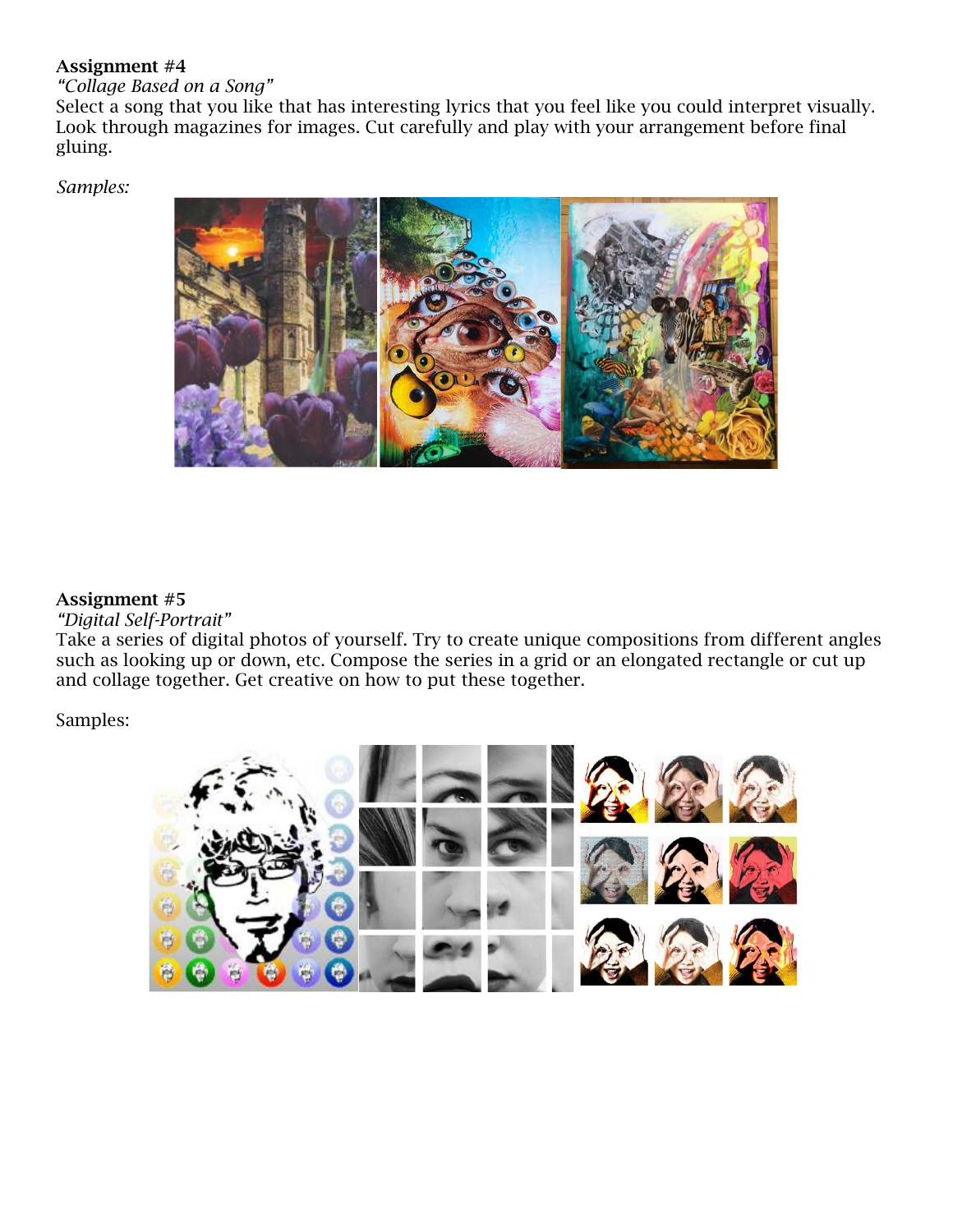### Assignment #6

*"Interior and Exterior Composition"* 

Create an interesting composition that uses a doorway as your subject. Consider showing both interior and exterior space. Draw or paint your composition.

Samples:



AS YOU CAN SEE FROM THE VARIOUS EXAMPLES SHOWN ABOVE, THE EXPECTATIONS ARE HIGH! SO PLEASE WORK HARD!